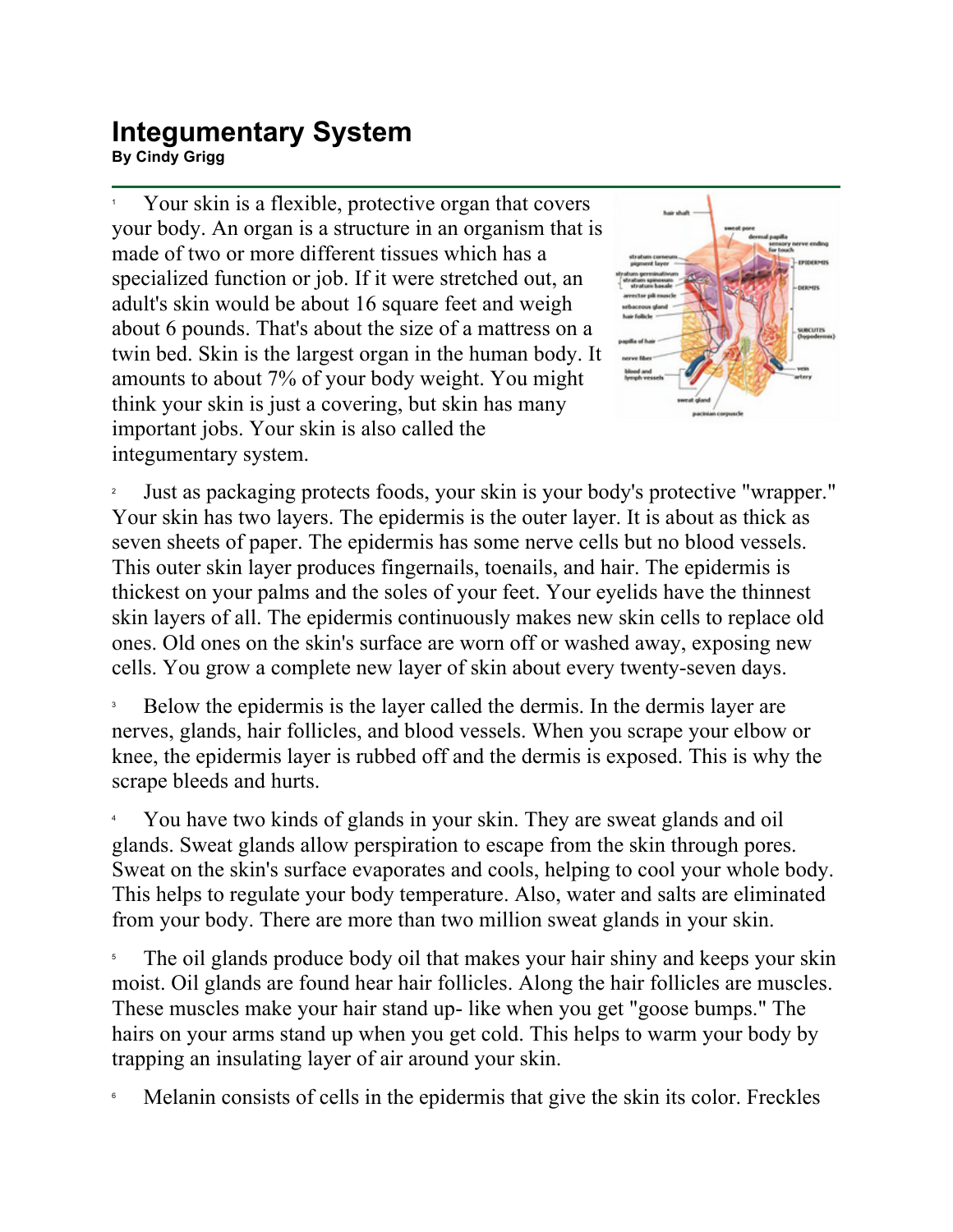are spots of melanin. When ultraviolet (UV) rays from the sun hit your skin, your body produces melanin. This brown substance makes your skin look "tan." People with lighter skin make less of it and so they are more likely to get a sunburn. Sunburns can damage skin cells, leading to skin cancer in later life. You should always wear a sunscreen when you're out in the sun.

7 The skin protects the body by forming a barrier that keeps harmful substances and disease-causing bacteria and viruses outside the body. Skin acts like a covering to keep your body from drying out. It helps maintain a constant temperature. When your get too warm, blood vessels in the skin get bigger to allow more blood to pass through them. This allows heat to move from your body to the outside.

8 Your skin gathers information about the environment. The nerves in your skin provide information about pressure, pain, and temperature. Pain messages are important because they warn you that something in your environment is hurting you.

9 Some skin cells produce vitamin D when sunlight is present. Vitamin D is important for healthy bones. Vitamin D helps the cells in your digestive system to absorb the calcium in your food. You skin cells need only a few minutes of sunlight to produce all the vitamin D you need in a day.

<sup>10</sup> Because your skin has so many important jobs, it is important for you to take care of it. Eat a variety of healthy foods. Drink plenty of water. Limit exposure to the sun. Keep your skin clean and dry. Always wear sunscreen.

Copyright © 2010 edHelper